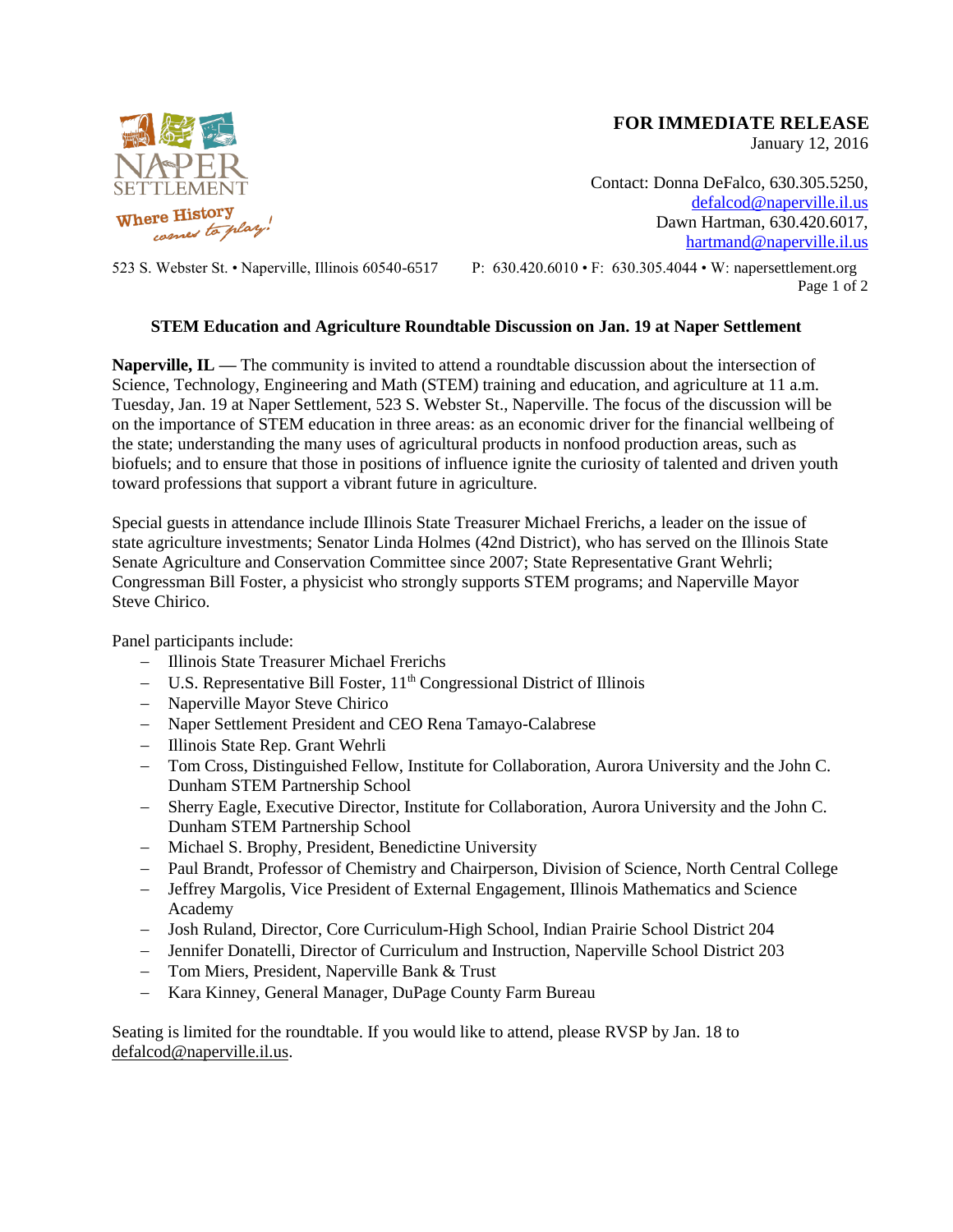Tamayo-Calabrese said, "Whether we as a community, business or individual are actively engaged in the agriculture field is not the question; rather, this is an exercise in gaining a better understanding of how we are all connected to our food, and how that connection impacts our economy, education, lifestyle and progress."

Treasurer Frerichs said that agriculture is the number one industry in Illinois and his office has taken important steps to support the successful future of this industry. Born in the downstate farming community of Gifford, Illinois, Treasurer Frerichs also served as chairman of the Senate Agriculture and Conservation Committee.

Naper Settlement is embarking on an exciting new endeavor with a proposed Agricultural Interpretive Center that will chronicle the state's rich history of agriculture through the experiences of Naperville and surrounding area farmers. The Agricultural Interpretive Center will not only showcase farm families and their legacies, but also will serve to show why agriculture continues to be an important part of our lives whether we farm for a living or not and that farming is an innovative field with great potential for our future professionals. The Center will explore life on the farm, innovation in farming and farming as a business.

As farming by its very nature incorporates science, technology, engineering and math principles, inclusion of STEM-based educational strategies will be in interwoven into all aspects of the Agricultural Interpretive Center's exhibition and programming. By incorporating today's agricultural practices within the exhibition, as well as inclusion of an ag-based learning lab, the Center will support the development of critical thinking skills among the more than 33,000 students and their teachers who annually visit Naper Settlement from 112 school districts in 12 surrounding counties.

The 4,500-square-foot barn structure and state-of-the-art exhibitions will feature highly-engaging interactives that bring to life a prominent collection of agricultural equipment recently donated to the museum. Amassed by farmers in DuPage and Will Counties, the collection of the Wheatland Plowing Match Association will serve as a catalyst to convey the very real and personal stories of area farmers over a 150-year period.

### **About Naper Settlement and the Naperville Heritage Society**

Naper Settlement is a nationally accredited, award-winning outdoor museum set on 12 magnificent acres in the heart of Naperville, where history comes to play and community comes to connect. For more information, visit [www.napersettlement.org](http://www.napersettlement.org/) or call (630) 420-6010.

### **About the Illinois Treasurer**

The Illinois Treasurer is the state's Chief Investment Officer and Frerichs is a Certified Public Finance Officer. He protects consumers by encouraging savings plans for college or trade school, increasing financial education among all ages, and removing barriers to a secure retirement. As the state's Chief Investment Officer, and Certified Public Finance Officer, he actively manages approximately \$25 billion. Currently, the portfolio includes \$13 billion in state funds, \$7 billion in college savings plans and \$5 billion on behalf of local and state governments. The investment approach is cautious to ensure the preservation of principal and returns \$28 to the state for every \$1 spent in operations. The Treasurer's office predates Illinois' incorporation in 1818. Voters in 1848 chose to make it an elected office.

#### **About the Illinois State Senator**

State Senator Linda Holmes was elected to represent the 42nd legislative district in 2006. As a former small business owner, she brings a business-conscious perspective to the legislature, ensuring state government protects the hard-working people of Illinois. An Aurora resident since 1983, Holmes has been extremely active serving on a number of neighborhood committees and community organizations. Prior to